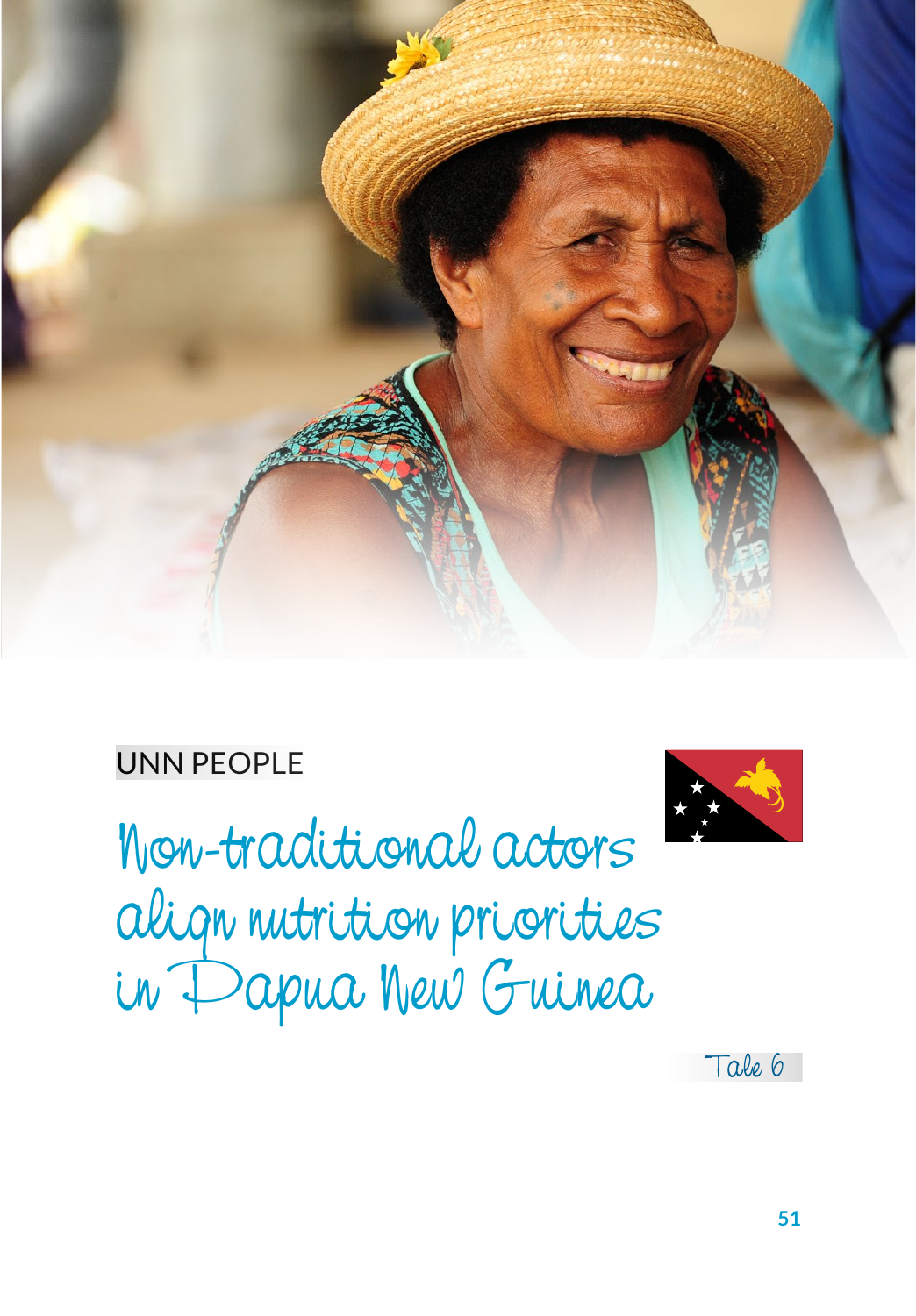A n unusual combination of factors characterizes the nutrition profile of Papua<br>New Guinea (PNG), located on the eastern half of New Guinea in Melanesia.<br>For the largely rural population of eight million, with only 18 perc n unusual combination of factors characterizes the nutrition profile of Papua New Guinea (PNG), located on the eastern half of New Guinea in Melanesia. For the largely rural population of eight million, with only 18 percent in urban the 25 percent average for developing countries.<sup>20</sup> The causes, stemming from poverty, include environmental issues, poor access to markets and others. These figures come from the Papua New Guinea Household Income and Expenditure Survey (HIES), conducted in 2009—2010. The absence of more current data highlights two areas that need urgent attention if nutrition governance is going to be improved: capacity building and budget allocation.

"In PNG, there are virtually no donors. If you are talking about nutrition, there is no competition for space. No rubbing shoulders for the same resources. You have to generate your own internal resources, because of its status as a lowermiddle income country," explained Hanifa Namusoke, a nutrition specialist for UNICEF, who worked in PNG from 2015 through 2019.

Agriculture and livestock; forestry; and mining and petroleum are the top three revenue generators. PNG's income status acts as a deterrent to donors. Those who fund nutrition interventions in countries with lower economic status are not active in PNG. However, in the same way that the COVID-19 pandemic has yielded a few unexpected benefits, so too does this give PNG a hidden advantage. Without donor funds, development partners have had to band together, with greater urgency than they would in another setting, to align their efforts with government and impact the local population.

<sup>19</sup> Tean, O., Nouwah, S., Apeng, D., & Basse, T. 2020. Strengthening nutrition coordination and advocacy in Papua New Guinea: Role of the SUN Pooled Fund. Emergency Nutrition Network. *Nutrition Exchange*, Issue 13:24—25. Available at https://www.ennonline.net/nex/13/png.

<sup>20</sup> Development Initiatives Poverty Research Ltd. 2019. *Global Nutrition Report; Papua New Guinea country profile*. Available at https://globalnutritionreport.org/resources/nutrition-profiles/oceania/melanesia/papua-newguinea/#profile.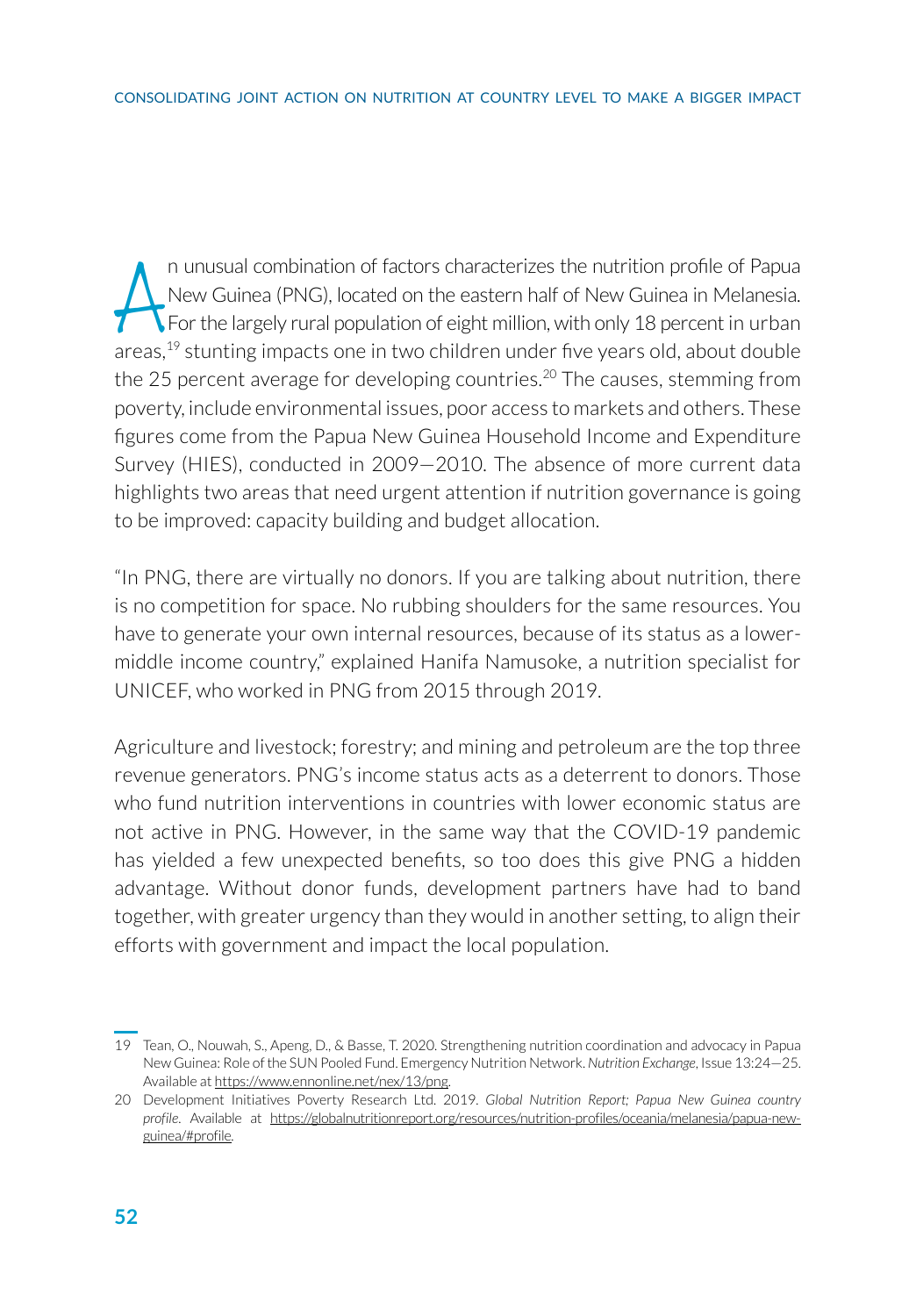This has given rise to less 'traditional' United Nations agencies taking part in the UN Network (UNN). Along with expected members, such as the United Nations Children's Fund (UNICEF), the Food and Agriculture Organization of the United Nations (FAO) and the World Health Organization (WHO), the United Nations Capital Development Fund (UNCDF) and the United Nations Development Programme (UNDP) have actively participated in the nutrition arena. Even if the UN colleagues do not refer to the group as the UN Network *per se*, there is considerable collaboration on nutrition among these agencies and interesting institutional arrangements for doing so. These efforts were bolstered by then United Nations Resident Coordinator (UNRC), Roy Trivedy, who was pivotal in ensuring that the costed National Nutrition Strategic Action Plan for 2018–2022 was accepted by PNG's government.

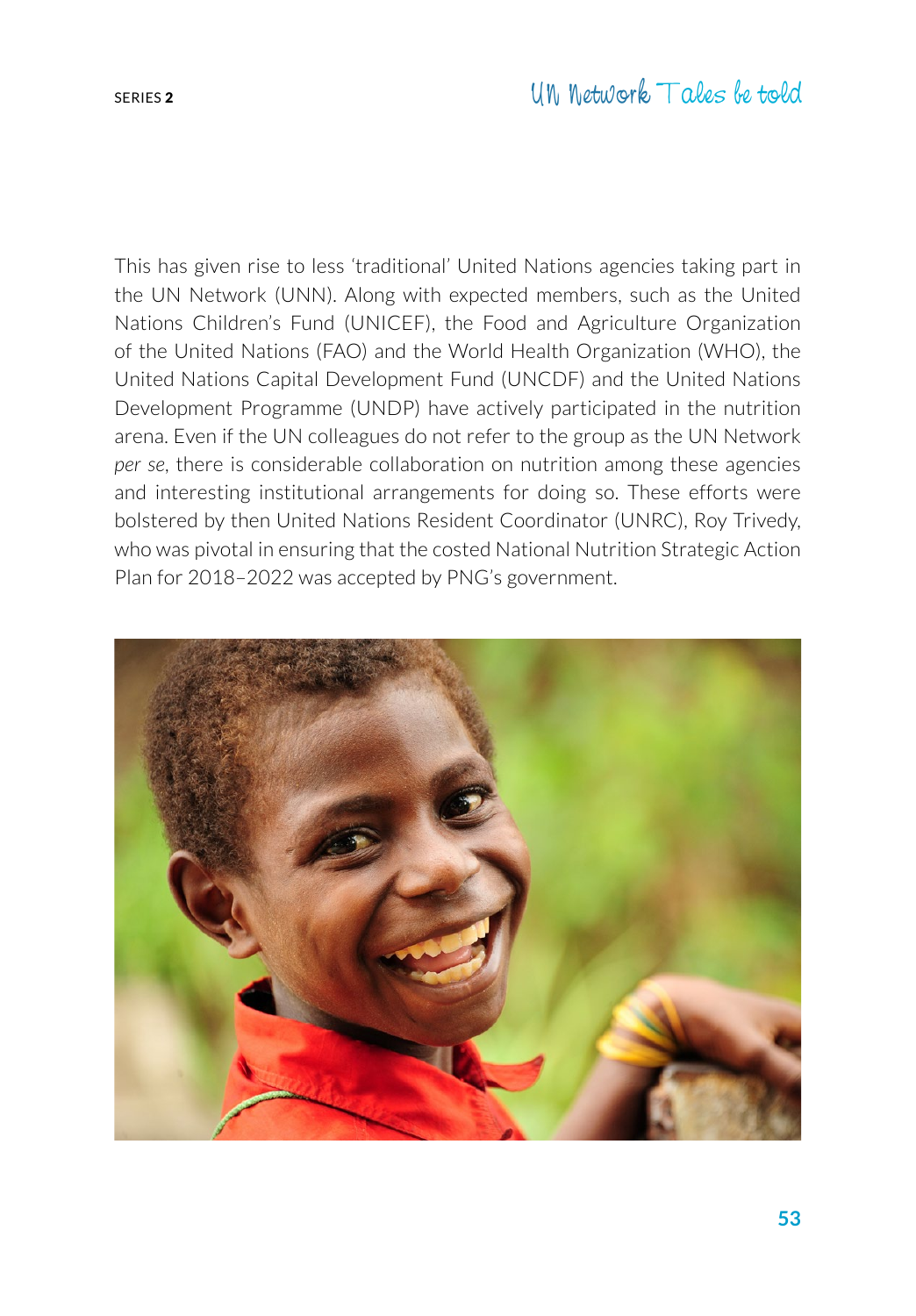# Two coordination bodies: People and Prosperity

Collitions for multi-sectoral coordination are divided into two groups, articulated by the United Nations Development Assistance Framework (UNDAF) 2018-2022: 'People' and 'Prosperity'. This link is important in formalizing oalitions for multi-sectoral coordination are divided into two groups, articulated by the United Nations Development Assistance Framework (UNDAF) 2018–2022: 'People' and 'Prosperity'. This link is important in among the agencies. As the larger of the two, the People group covers sectors for health, nutrition, HIV/AIDS, gender-based violence, and water, sanitation and hygiene (WASH). Concurrently, the 'Prosperity Group' views similar issues through an economic lens. These coalitions clarify priorities to present to UN and government leadership.

Coordination happens within each group as well as between them. They worked together to support the development of PNG's first National Nutrition Policy (2016–2026) as well as a Strategic Action Plan that was completed in 2018, revised in 2019, and launched in October of the same year. At present, both groups share a focus on the reduction of the country's alarming stunting levels (50 percent nationally) when advocating for nutrition policy with local government.

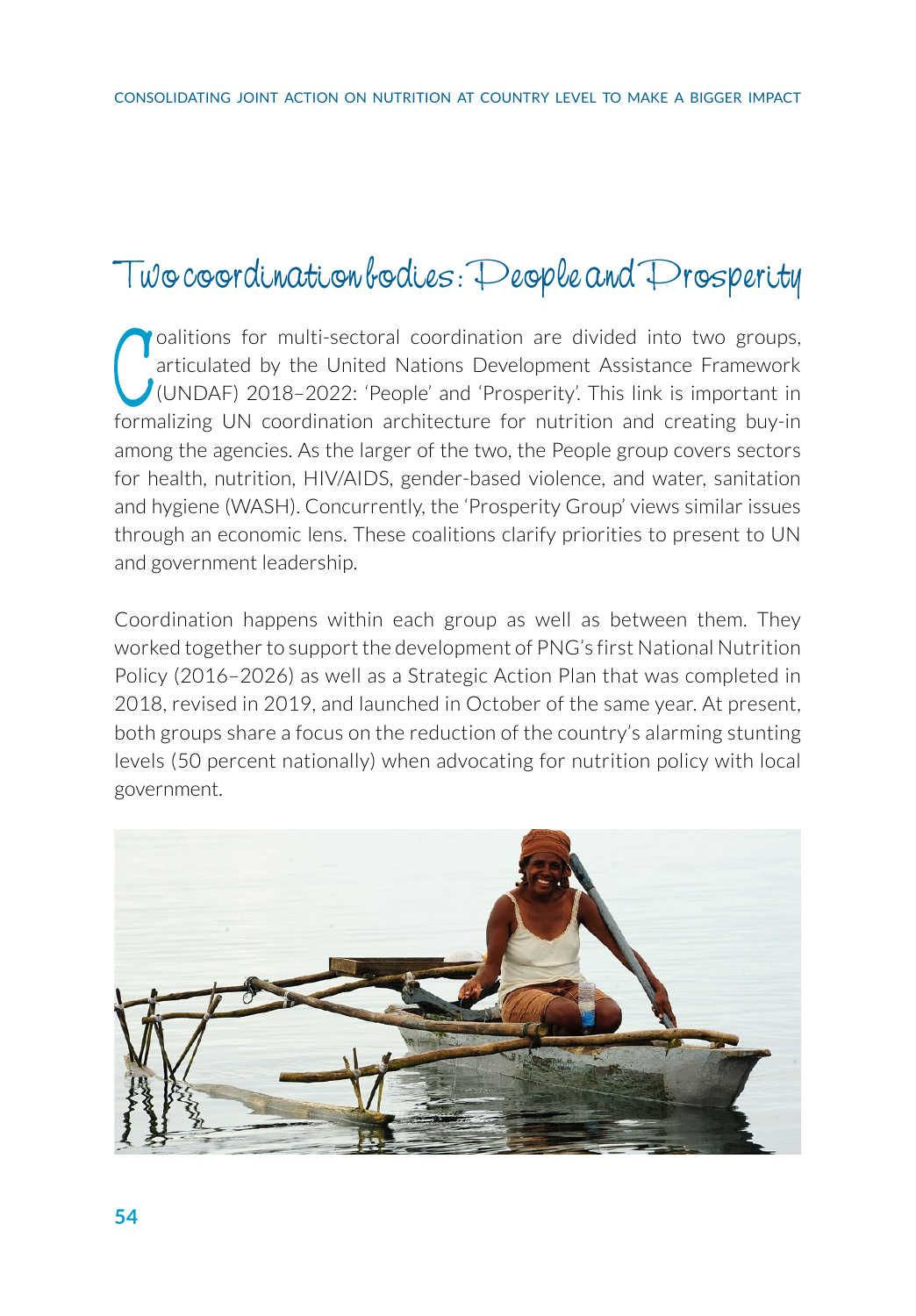A unique chairing arrangement features two chairs and two co-chairs. UNICEF serves as the chair and WHO the co-chair for the People contingency, while UNCDF (chair) and FAO (co-chair) co-host the Prosperity Group.

Joint planning is translated into individual mandates for organizations, such as UNICEF or UNDP. Furthermore, PNG is part of the 'Delivering as One' (DaO) initiative, which reinforces efforts to address stunting and wasting as part of Sustainable Development Goal 2 (SDG2), among others. UNICEF focuses on direct nutrition interventions, such as infant and young child feeding, and FAO complements with its technical assistance on nutrition-sensitive agriculture. A third partner, the World Bank, provided a loan to support both tracks.<sup>21</sup>

In 2011, stunting was not positioned among PNG's outcome areas in the UNDAF (2012–2017), an oversight with dire consequences. In the most recent UNDAF (2018–2022), stunting is now emphasized as a direct result of the 'People Group'. A third example is the support given by the United Nations Population Fund (UNFPA) and UNICEF at health clinics in rural areas, where health workers hold information sessions with mothers on self-care, parenting techniques and nutrition.

### Integration with local government

In 2018–19, the UNN collaborated with the SUN Civil Society Alliance<br>ICSA) Network to bring the Prime Minister and the Minister of National<br>Planning and Monitoring on board as 'nutrition champions.' Additionally,<br>the UNN p (CSA) Network to bring the Prime Minister and the Minister of National Planning and Monitoring on board as 'nutrition champions.' Additionally, the UNN provided technical support to civil society organizations (CSOs) and

<sup>21</sup> World Bank Group. 2020. *World Bank Commits to Papua New Guinea's Fight Against COVID-19.* Press release. Available at https://www.worldbank.org/en/news/press-release/2020/04/14/world-bank-commits-to-papuanew-guineas-fight-against-covid-19.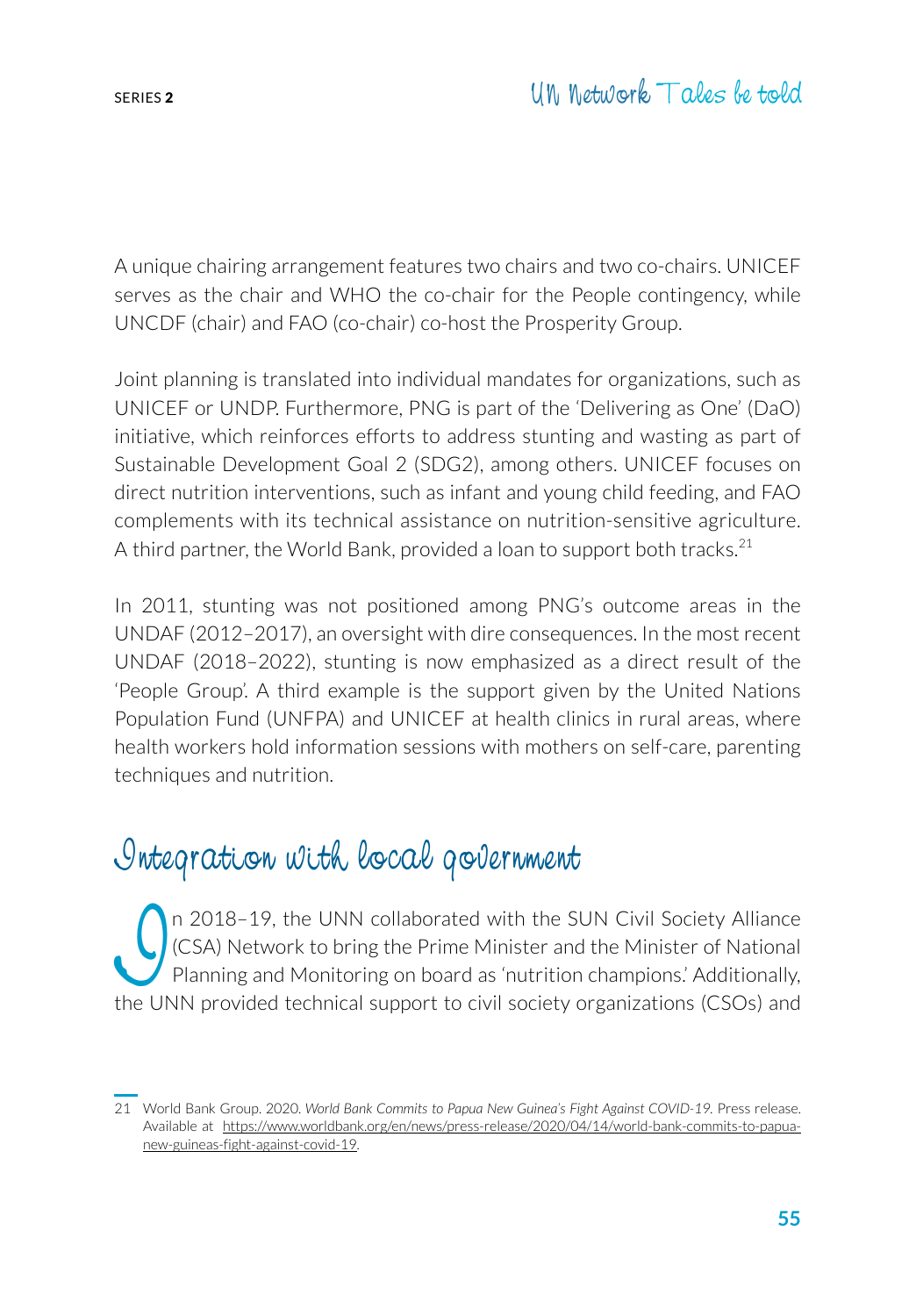academia for nutrition-related research that fed into advocacy. Together, these efforts helped nutrition secure a more prominent place on the political agenda, leading to the Prime Minister's call to action to rise up against malnutrition one household at a time  $22$ 

## Challenges

ven with the multi-agency chairing set-up, and the efforts of the UNRC,<br>who tried to provide technical support to each agency to ensure<br>reports are completed efficiently, there are still many obstacles to be<br>resolved. The who tried to provide technical support to each agency to ensure reports are completed efficiently, there are still many obstacles to be resolved. The collective nutrition agenda was rarely tabled at United Nations Country Team (UNCT) meetings during the 2018–19 reporting period, an indicator that further efforts are needed to fully embrace the joint spirit of the  $UNN<sup>23</sup>$ 

As in many countries, the response to COVID-19 has opened up new options to move forward on the above challenge. New funding from the Secretary-General sets collaboration as a condition for the various agencies that comprise the People and Prosperity groups. To ensure a maximum impact in nutrition, health, WASH and other sectors, the various actors are working together to implement joint activities with the new funds.

<sup>22</sup> Tean, O., Nouwah, S., Apeng, D., & Basse, T. 2020. Strengthening nutrition coordination and advocacy in Papua New Guinea: Role of the SUN Pooled Fund. Emergency Nutrition Network. *Nutrition Exchange*, Issue 13:24— 25. Available at https://www.ennonline.net/nex/13/png.

<sup>23</sup> UN Network Secretariat. 2019. *UN Network Papua New Guinea country profile.* Available at <https://bit.ly/3a0c6ET>.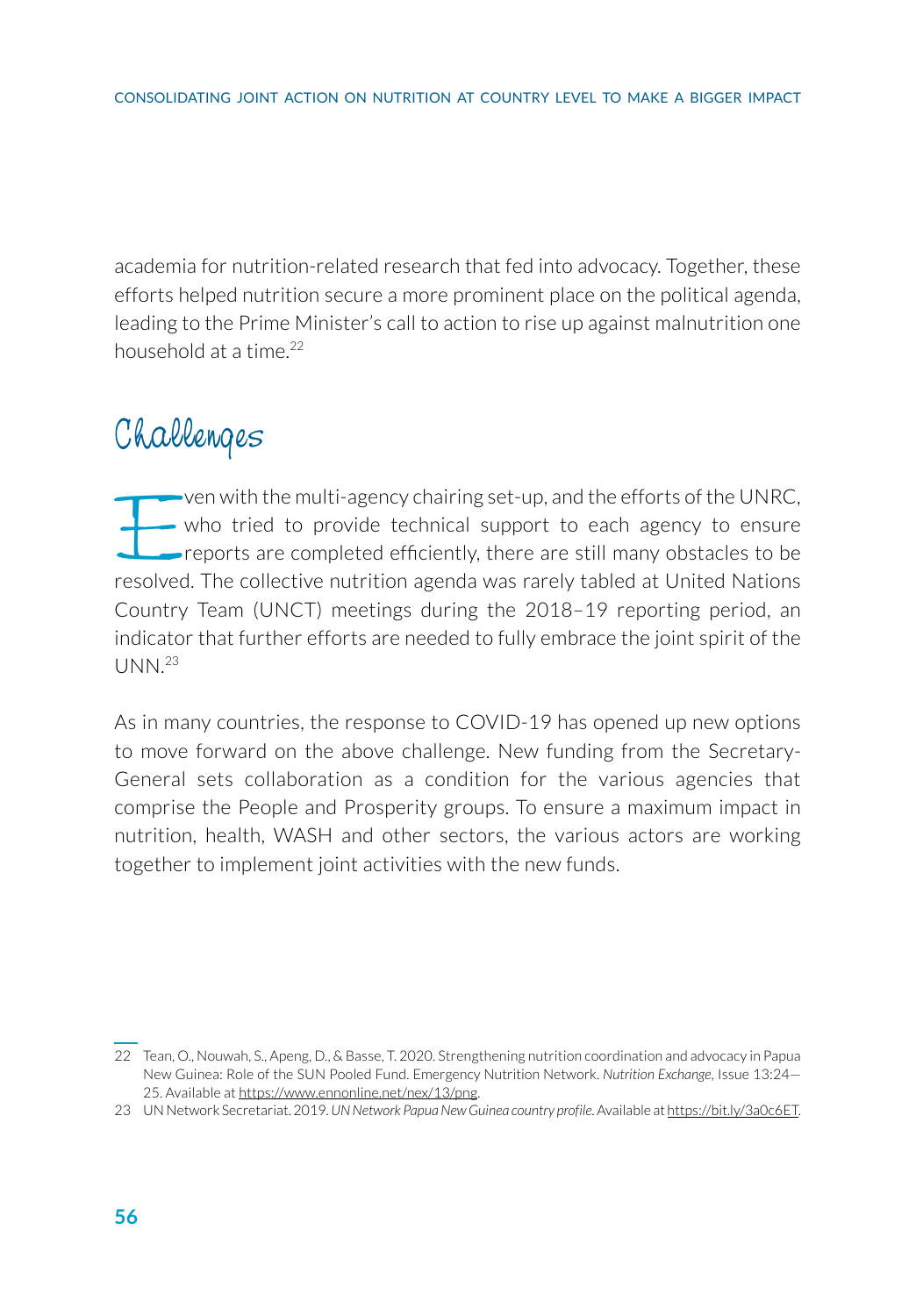

he World Bank has approved an emergency USD 20 million (approximately PGK 70 million) project for PNG to provide rapid support to the country's COVID-19 pandemic response. The commitment is part of a wider package of World Bank funding to tackle a number of the country's most pressing health challenges.

### Striving for continuous improvement

arious United Nations agencies are coordinating their programmes. For example, FAO and several CSOs will review UNICEF programmes before starting their own, but funding alignment has not yet become part of this process. Th arious United Nations agencies are coordinating their programmes. For example, FAO and several CSOs will review UNICEF programmes before starting their own, but funding alignment has not yet become part of this files their own report instead of focusing on projects as a collective. "Overall, the importance of good health-seeking behaviors among local populations is not just the focus of one agency, it is a collective effort," says Marielle Sander, Resident Representative for UNFPA.